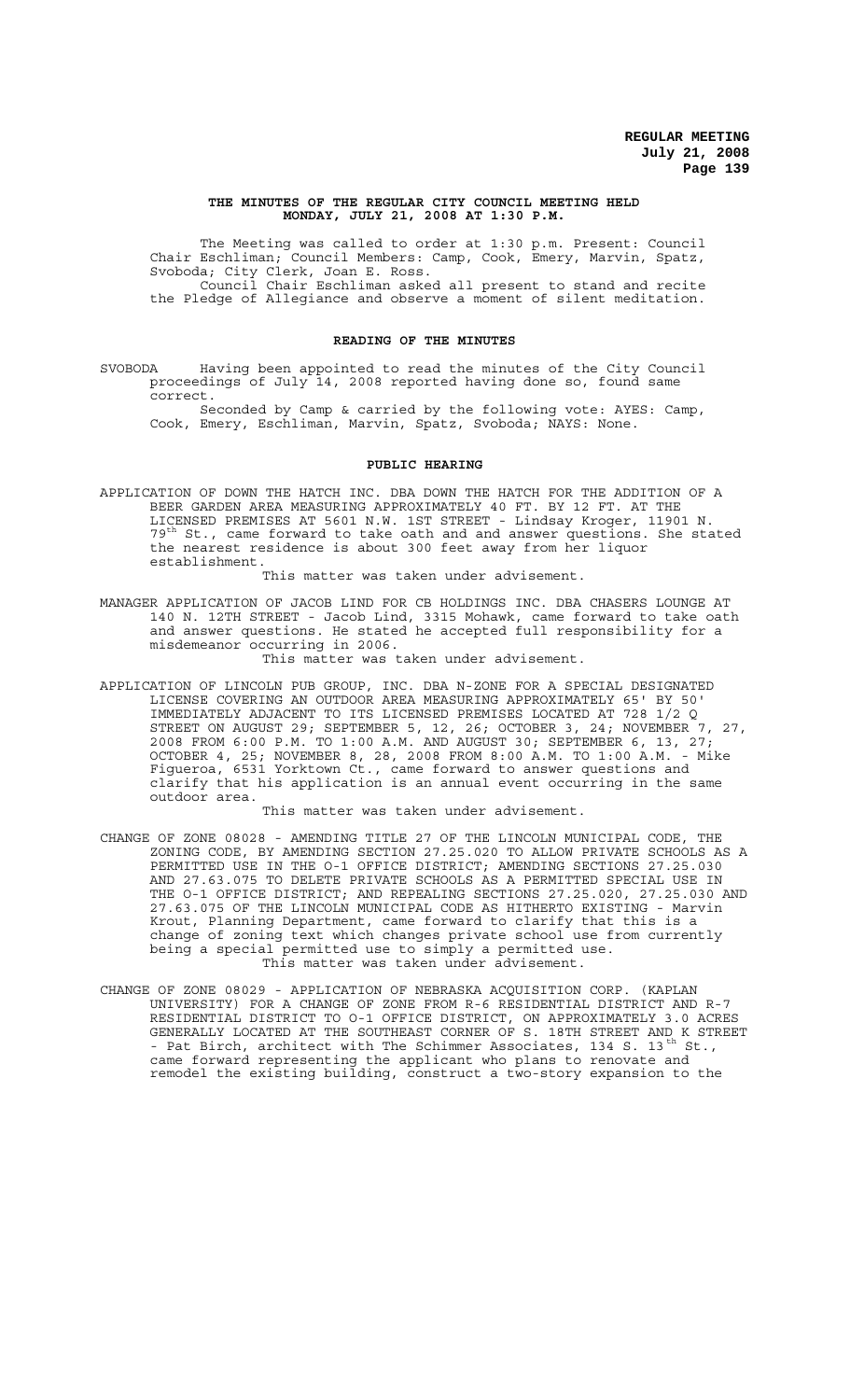> east, and to demolish and replace a vacated residence hall to the south with much needed on-site parking. Ms. Birch said the completed \$6-7 million project will total about 46,000 square feet. Bruce Mallard, President of Kaplan University, 1617 F St., Apt. 7, came forward to answer questions. He stated that enrollment is currently at 500 students with a past highest enrollment as being 700. He clarified that the University will continue its small classes but the need is to upgrade and modernize a 1964-built facility. This matter was taken under advisement.

APPROVING THE DEVELOPMENT AND CONDITIONAL ZONING AGREEMENT BETWEEN THE CITY AND WHITEHEAD OIL COMPANY RELATING TO THE DEVELOPMENT OF PROPERTY GENERALLY LOCATED AT SOUTH 21ST STREET AND K STREET;

CHANGE OF ZONE 08032 - APPLICATION OF WHITEHEAD OIL COMPANY FOR A CHANGE OF ZONE FROM R-6 RESIDENTIAL DISTRICT TO B-3 COMMERCIAL DISTRICT ON APPROXIMATELY 1.47 ACRES GENERALLY LOCATED AT S. 21ST STREET AND K STREET - Mark Hunzeker, 600 Wells Fargo Center, 1248 O Street, came forward on behalf of the applicant presenting a revised \$3.5 million development that was achieved following meetings with City Departments including Mayor, Planning, Public Works and Urban Development. He stated if it is warranted, a pedestrian signal will be installed at 21st Street. Mr. Hunzeker clarified that the bump out curb for left in/left out traffic will protect the approach to the post office drop box on K Street.

Marvin Krout, Director of Planning, came forward to answer questions about allowable signs. In answer to a question to consider the off-sale alcohol issue, he suggested the Council appeal the special permit approved by the Planning Commission to get it on the Council Agenda.

Rick Peo, Assistant City Attorney, came forward to say that to be enforceable by law, it would be preferable that the prohibition against the sale of alcohol be inserted in the zoning agreement.

Mr. Hunzeker came forward in rebuttal to clarify that it is not the agreement nor the change of zone that approves the sale of alcohol but rather the special permit itself. He stated a number of qualifying criteria listed in the zoning ordinance was met, Planning Commission gave unanimous approval, no problems were presented by various departments including Police & Health; and furthermore, alcohol sales are located near other high schools. In answer to a question regarding two small remnant parcels, Mr. Hunzeker requested the condemned lots be declared surplus and sold to his client as they do not serve a public function.

This matter was taken under advisement.

- CHANGE OF ZONE 08033 APPLICATION OF CHATEAU PROPERTIES, LLC, FOR A CHANGE OF ZONE FROM R-2 AND R-3 RESIDENTIAL DISTRICTS TO R-4 AND R-5 RESIDENTIAL DISTRICTS; FROM R-3 RESIDENTIAL TO R-2 RESIDENTIAL DISTRICT; AND FROM R-5 RESIDENTIAL DISTRICT TO R-4 RESIDENTIAL DISTRICT, ON APPROXIMATELY 81.24 ACRES GENERALLY LOCATED AT NORTH 56TH STREET AND HOLDREGE STREET TO NORTH COTNER BLVD. AND VINE STREET;
- SPECIAL PERMIT 1174G APPLICATION OF CHATEAU DEVELOPMENT, LLC, TO EXPAND THE CHATEAU LE FLEUR/CHARLESTON COURT COMMUNITY UNIT PLAN TO ADD 144 MULTIPLE-FAMILY DWELLING UNITS, ON PROPERTY GENERALLY LOCATED AT NORTH 56TH STREET AND HOLDREGE STREET TO COTNER BLVD. AND VINE STREET - Mark Hunzeker, 600 Wells Fargo Center, 1248 O Street, came forward representing the applicant proposing the addition of 144 units to the existing community unit plan of 776 dwelling units at a projected cost of about \$12-15 million adding two or three new jobs. He said a drafted amendment will state that there will be a second emergency access to the property. He clarified his client's request to move forward on the project east of Dead Mans Run as the west side depends on results from the NRD.

Russell Miller, 341 S. 52<sup>nd</sup> St., representing the Lincoln Neighborhood Alliance, came forward to comment on floodplain issues that may affect the area.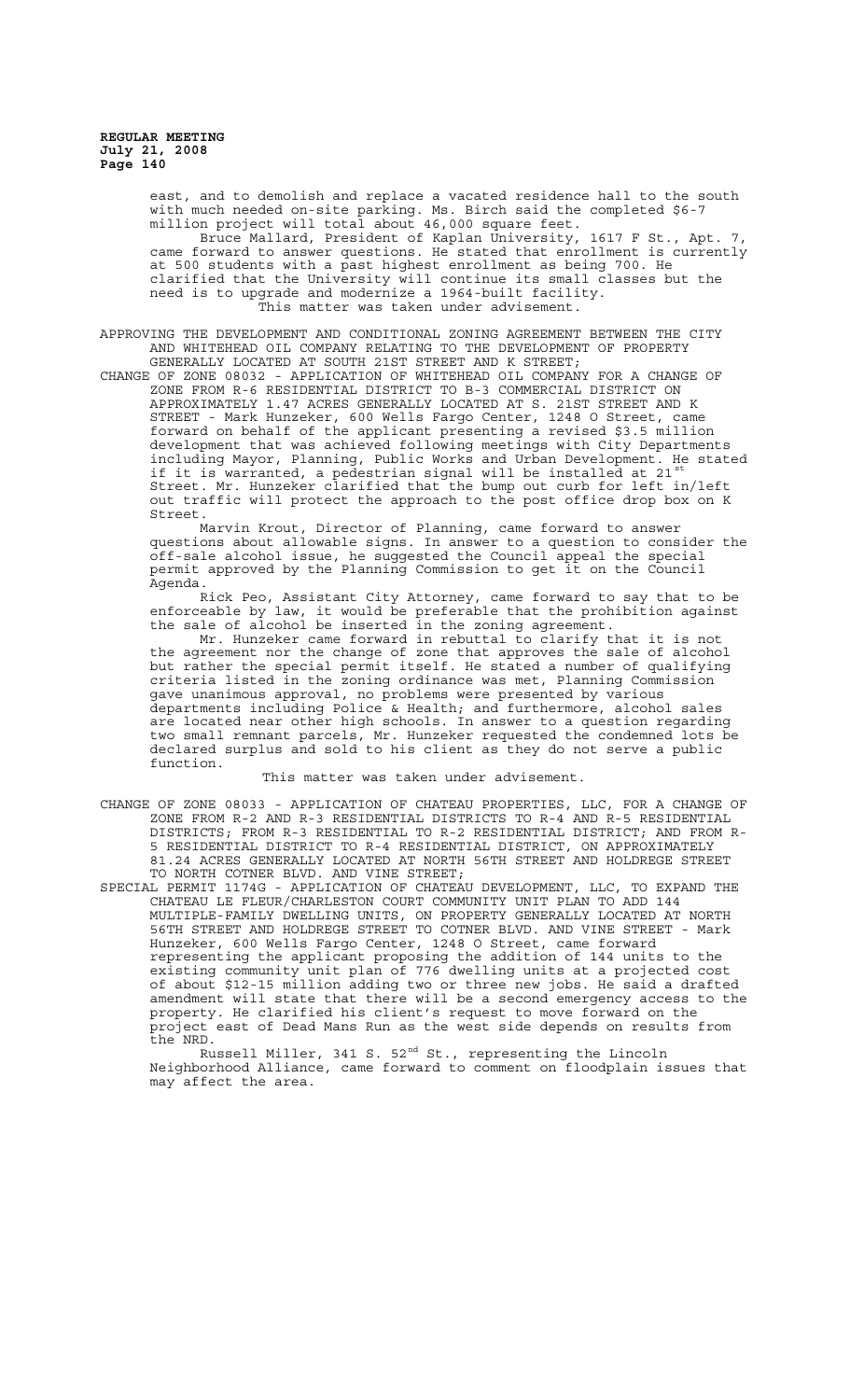Melinda Burk, Board President of University Place Community Organization (UPCO), 1546 N. 60<sup>th</sup> St., came forward in opposition stating detainment centers could impact 807 homes and businesses which would take them out of the floodplain, thereby threatening flood insurance costs of residents and businesspeople in her neighborhood.

Marvin Krout, Director of Planning, came forward to answer questions about connections in and out of housing areas.

Devin Biesecker, Public Works & Utilities Dept., came forward to clarify that it is the cumulative value of all projects together that make a difference in the floodplain model.

Mr. Hunzeker came forward in rebuttal presenting four community unit plan examples consisting of more units yet having a single access. He stated this project only occupies 2½ acres of the nine square miles in the Dead Mans Run watershed.

This matter was taken under advisement.

**TOOK BREAK 3:17 P.M. RECONVENED 3:31 P.M.**

CHANGE OF ZONE 08034 - AMENDING SECTION 27.69.020 OF THE LINCOLN MUNICIPAL CODE RELATING TO SIGN CODE DEFINITIONS BY AMENDING THE DEFINITION OF POLE SIGN TO DELETE THE REQUIREMENT THAT THE BOTTOM EDGE OF THE SIGN FACE IS TEN FEET OR MORE ABOVE GRADE AND TO DELETE THE REFERENCE THAT A PYLON SIGN IS A POLE SIGN; AND REPEALING SECTION 27.69.020 OF THE LINCOLN MUNICIPAL CODE AS HITHERTO EXISTING - Marvin Krout, Director of Planning, came forward to explain this amendment will update the sign code with a minor change.

This matter was taken under advisement.

APPROVING A MEMORANDUM OF UNDERSTANDING BETWEEN THE CITY AND THE LANCASTER COUNTY AGRICULTURAL SOCIETY RELATING TO THE ANNEXATION OF APPROXIMATELY 160 ACRES OF PROPERTY GENERALLY LOCATED AT NORTH 84TH STREET AND HAVELOCK AVE.;

COMP. PLAN AMENDMENT 08014 - AMENDING THE 2030 LINCOLN/LANCASTER COUNTY COMPREHENSIVE PLAN TO DESIGNATE LAND LOCATED AT THE SOUTHEAST CORNER OF NORTH 84TH STREET AND HAVELOCK AVE. AS COMMERCIAL IN THE LAND USE PLAN;

- ANNEXATION 08004 APPLICATION OF LANCASTER COUNTY AGRICULTURAL SOCIETY, INC. TO AMEND THE LINCOLN CORPORATE LIMITS MAP BY ANNEXING APPROXIMATELY 29.07 ACRES OF PROPERTY GENERALLY LOCATED AT NORTH 84TH STREET AND HAVELOCK AVE.;
- CHANGE OF ZONE 08025 APPLICATION OF LANCASTER COUNTY AGRICULTURAL SOCIETY, INC. FOR A CHANGE OF ZONE FROM AG AGRICULTURAL DISTRICT TO H-4 GENERAL COMMERCIAL DISTRICT ON PROPERTY GENERALLY LOCATED AT THE SOUTHEAST CORNER OF NORTH 84TH STREET AND HAVELOCK AVE. - CLERK stated there has been a request to continue public hearing on these items on August 18, 2008.

This matter was taken under advisement.

**\*\* END OF PUBLIC HEARING \*\***

# **COUNCIL ACTION**

# **REPORTS OF CITY OFFICERS**

APPROVING THE DISTRIBUTION OF FUNDS REPRESENTING INTEREST EARNINGS ON SHORT-TERM INVESTMENTS OF IDLE FUNDS DURING THE MONTH ENDED MAY 31, 2008 - CLERK read the following resolution, introduced by Jonathan Cook, who moved its adoption:

A-84941 BE IT RESOLVED by the City Council of the City of Lincoln, Nebraska: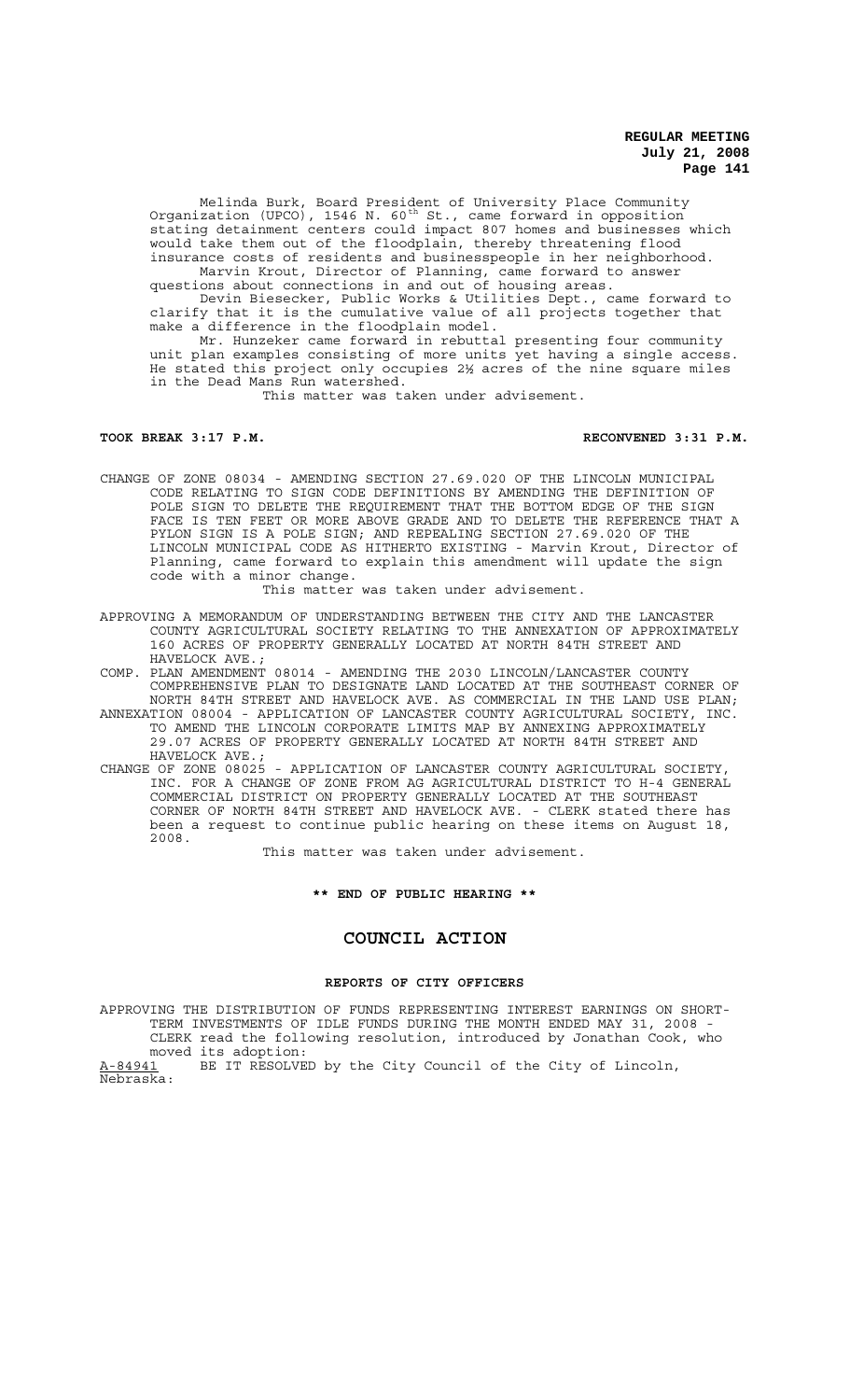Nebraska:

That during the month ended May 31, 2008, \$751,294.39 was earned from the investments of "IDLE FUNDS". The same is hereby distributed to the various funds on a pro-rata basis using the balance of each fund and allocating a portion of the interest on the ratio that such balance bears to the total of all fund balances.

Introduced by Jonathan Cook Seconded by Camp & carried by the following vote: AYES: Camp, Cook, Emery, Eschliman, Marvin, Spatz, Svoboda; NAYS: None.

SETTING THE HEARING DATE OF MONDAY, AUGUST 18, 2008, AT 1:30 P.M. FOR THE SHOW CAUSE HEARING ON THE REVOCATION OF THE CLASS CK LIQUOR LICENSE OF ROBOCO, INC. DBA WASABI, 114 SOUTH 14TH STREET FOR FAILURE TO COMPLY WITH SECTION 5.04.035 SERVER EDUCATION - Clerk requested a motion to approve the setting the hearing date of Monday, August 18, 2008 at 1:30 p.m.

COOK So moved. Seconded by Camp & carried by the following vote: AYES: Camp, Cook, Emery, Eschliman, Marvin, Spatz, Svoboda; NAYS: None.

- REPORT OF NEBRASKA DEPARTMENT OF ROADS 2009-2014 SURFACE TRANSPORTATION PROGRAM - CLERK presented said report which was placed on file in the Office of the City Clerk. **(12)**
- CLERK'S LETTER AND MAYOR'S APPROVAL OF RESOLUTIONS AND ORDINANCES PASSED BY CITY COUNCIL ON JULY 7, 2008 - CLERK presented said report which was placed on file in the Office of the City Clerk. **(27-1)**
- CLERK'S LETTER AND MAYOR'S APPROVAL OF RESOLUTIONS AND ORDINANCES PASSED BY CITY COUNCIL ON JULY 14, 2008 - CLERK presented said report which was placed on file in the Office of the City Clerk. **(27-1)**
- REPORT FROM CITY TREASURER OF E911 SURCHARGE FOR THE MONTH OF JUNE 2008: AT&T COMMUNICATIONS OF MIDWEST - CLERK presented said report which was placed on file in the Office of the City Clerk. **(20-02)**
- REPORT FROM CITY TREASURER OF TELECOMMUNICATIONS OCCUPATION TAX FOR 2 $^{ND}$ QUARTER 2008: DIGIZIP.COM, INC.; JUNE 2008: ATS MOBILE TELEPHONE CO., INC., COVISTA, INC., WWC LICENSE, LLC DBA ALLTEL - CLERK presented said report which was placed on file in the Office of the City Clerk. **(20)**

## **PETITIONS & COMMUNICATIONS**

THE FOLLOWING HAVE BEEN REFERRED TO THE PLANNING DEPARTMENT: Change of Zone No. 08037 - App. of Joy Shiffermiller from R-7 Residential District to O-1 Office District on property generally located at S. 10th Street and G Street. Special Permit No. 08032 - App. of Steffen Construction for expansion of a nonstandard single family residence into the side yard setback on property located at 3317 C Street. Special Permit No. 08033 - App. of Justin Couch for expansion of a nonstandard dwelling unit into the front yard setback on property generally located at SW 56th Street and W. Claire Avenue. Special Permit No. 08034 - App. of Whispering Meadows, L.L.C. Whispering Meadows Community Unit Plan for approximately 238 single family lots with requests to waive minimum lot area, sanitary sewer to flow against the grade on property generally located at SW 27th Street and West A Street. Use Permit No. 80B - App. of the University of Nebraska Foundation for an amendment to revise the site plan on property generally located at NW 1st Street and W. Highlands Boulevard. Use Permit No. 132B - App. of Capital Humane Society, Inc. for an amendment to the Willowbrook use permit to include nonprofit religious, educational, and philanthropic institutions to allow the Capital Humane Society to build a second animal shelter on property generally located at S. 70th Street and Nebraska Highway 2.

#### **LIQUOR RESOLUTIONS**

APPLICATION OF DOWN THE HATCH INC. DBA DOWN THE HATCH FOR THE ADDITION OF A BEER GARDEN AREA MEASURING APPROXIMATELY 40 FT. BY 12 FT. AT THE LICENSED PREMISES AT 5601 N.W. 1ST STREET - CLERK read the following resolution, introduced by Jon Camp, who moved its adoption for approval: A-84942 BE IT RESOLVED by the City Council of the City of Lincoln,

That after hearing duly had as required by law, consideration of the facts of this application, the Nebraska Liquor Control Act, and the pertinent City ordinances, the City Council recommends that the application of Down the Hatch Inc. dba Down the Hatch to expand its licensed premises by the addition of an area measuring approximately 40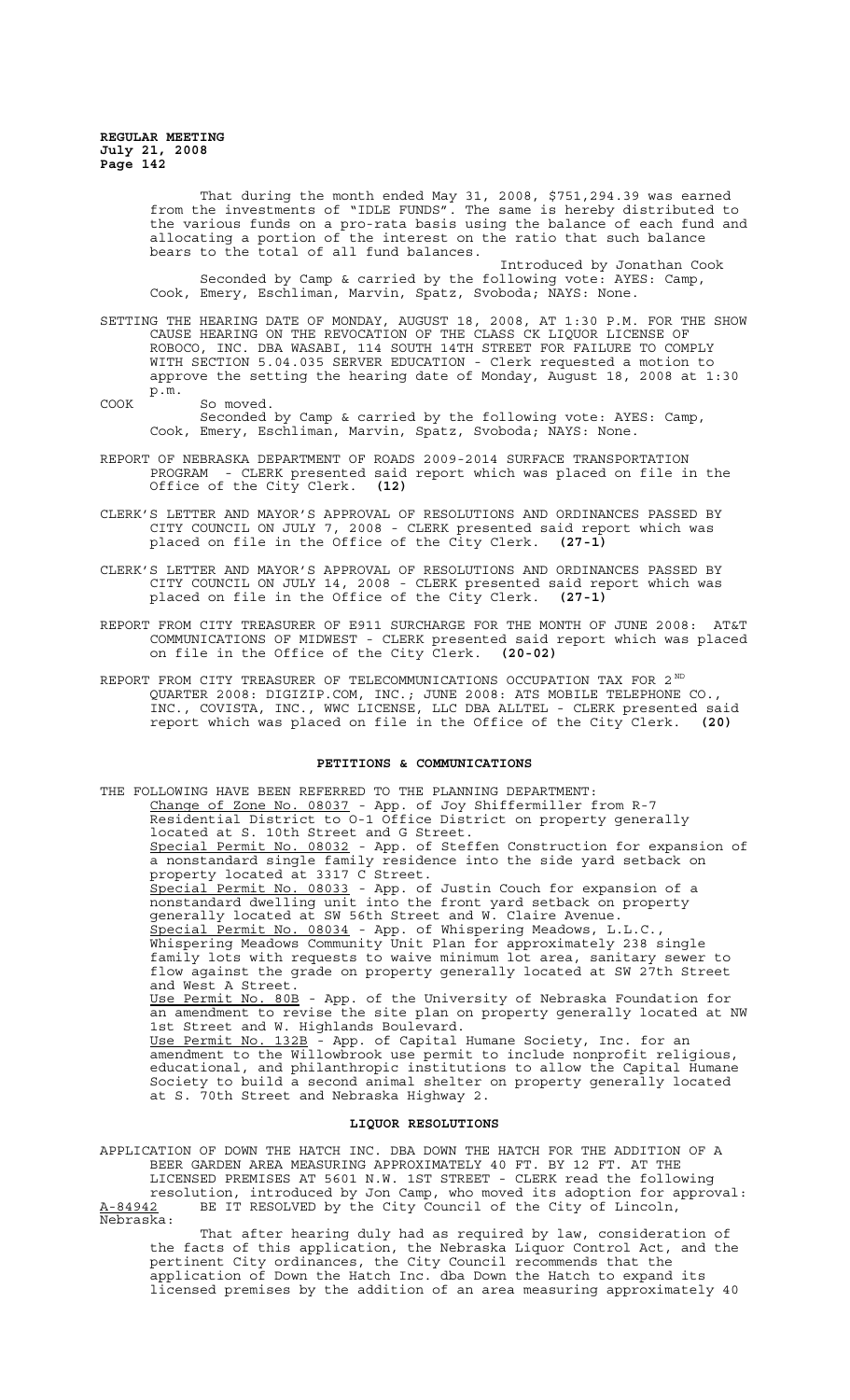feet by 12 feet at the presently licensed premises located at 5601 N.W. 1st Street, Lincoln, Nebraska, be approved with the condition that the premise complies in every respect with all City and State regulations. BE IT FURTHER RESOLVED that the City Clerk is directed to transmit a copy of this resolution to the Nebraska Liquor Control Commission. Introduced by Jon Camp

Seconded by Svoboda & carried by the following vote: AYES: Camp, Cook, Emery, Eschliman, Marvin, Spatz, Svoboda; NAYS: None.

MANAGER APPLICATION OF JACOB LIND FOR CB HOLDINGS INC. DBA CHASERS LOUNGE AT 140 N. 12TH STREET - CLERK read the following resolution, introduced by Jon Camp, who moved its adoption for approval:

A-84943 WHEREAS, CB Holdings Inc. dba Chasers Lounge located at 140 N.<br>12<sup>th</sup> Street, Lincoln, Nebraska has been approved for a Retail Class "C" 12<sup>th</sup> Street, Lincoln, Nebraska has been approved for a Retail Class liquor license, and now requests that Jacob Lind be named manager; WHEREAS, Jacob Lind appears to be a fit and proper person to manage said business.

NOW, THEREFORE, BE IT RESOLVED by the City Council of the City of Lincoln, Nebraska:

That after hearing duly had a required by law, consideration of the facts of this application, the Nebraska Liquor Control Act, and the pertinent City ordinances, the City Council recommends that Jacob Lind be approved as manager of this business for said licensee. The City Clerk is directed to transmit a copy of this resolution to the Nebraska Liquor Control Commission.

Introduced by Jon Camp Seconded by Svoboda & carried by the following vote: AYES: Camp, Cook, Emery, Eschliman, Marvin, Spatz; NAYS: Svoboda.

APPLICATION OF LINCOLN PUB GROUP, INC. DBA N-ZONE FOR A SPECIAL DESIGNATED LICENSE COVERING AN OUTDOOR AREA MEASURING APPROXIMATELY 65' BY 50' IMMEDIATELY ADJACENT TO ITS LICENSED PREMISES LOCATED AT 728 1/2 Q STREET ON AUGUST 29; SEPTEMBER 5, 12, 26; OCTOBER 3, 24; NOVEMBER 7, 27, 2008 FROM 6:00 P.M. TO 1:00 A.M. AND AUGUST 30; SEPTEMBER 6, 13, 27; OCTOBER 4, 25; NOVEMBER 8, 28, 2008 FROM 8:00 A.M. TO 1:00 A.M. - CLERK read the following resolution, introduced by Jon Camp, who moved its<br>read the following resolution, introduced by Jon Camp, who moved its adoption for approval:

A-84944 BE IT RESOLVED by the City Council of the City of Lincoln, Nebraska:

That after hearing duly had as required by law, consideration of the facts of this application, the Nebraska Liquor Control Act, and the pertinent City ordinances, the City Council recommends that the application of Lincoln Pub Group, Inc. dba N-Zone for a Special Designated License to cover an area measuring approximately 65 feet by 50 feet immediately adjacent to its licensed premises located at 728 1/2 Q Street, Lincoln, Nebraska, on August 29, September 5, 12, 26, October 3, 24, November 7, 27, 2008 between the hours of 6:00 p.m. and 1:00 a.m. and on August 30, September 6, 13, 27, October 4, 25, November 8, 28, 2008 between the hours of 8:00 a.m. and 1:00 a.m., be approved with the condition that the premise complies in every respect with all City and State regulations and with the following requirements: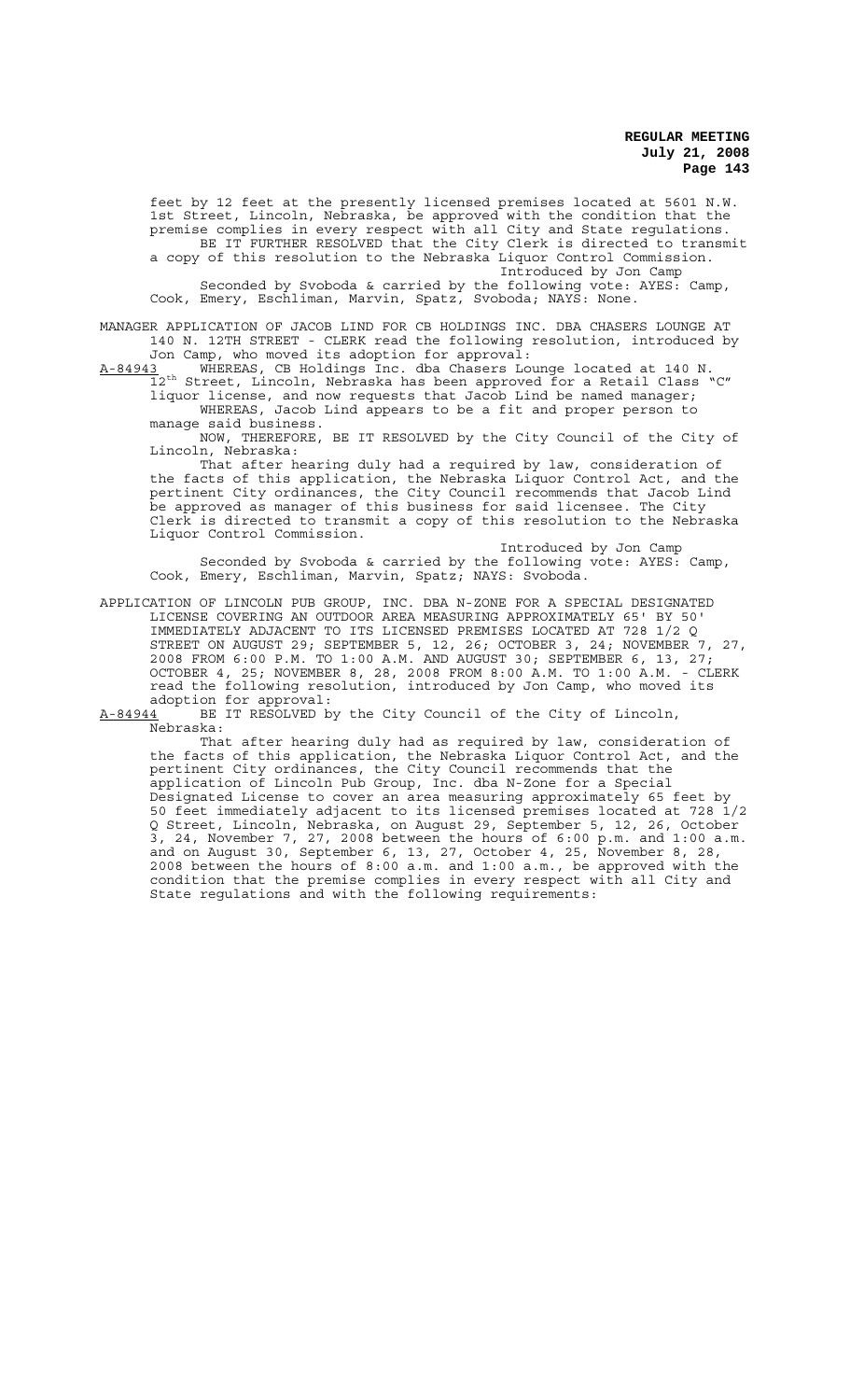- 1. Identification to be checked, wristbands required on all parties wishing to consume alcohol.
- 2. Adequate security shall be provided for the event.<br>3. The area requested for the permit shall be separat
- The area requested for the permit shall be separated from the public by a fence or other means.
- 4. Responsible alcohol service practices shall be followed. Introduced by Jon Camp

Seconded by Svoboda & carried by the following vote: AYES: Camp, Cook, Emery, Eschliman, Marvin, Spatz, Svoboda; NAYS: None.

APPLICATION OF 55 DEGREES INC. DBA BREAD & CUP FOR A SPECIAL DESIGNATED LICENSE COVERING AN OUTDOOR AREA MEASURING APPROXIMATELY 122' BY 15' IMMEDIATELY ADJACENT TO ITS LICENSED PREMISES LOCATED AT 440 N. 8TH STREET ON SEPTEMBER 27 AND OCTOBER 4, 2008 FROM 8:00 A.M. TO 1:00 A.M. - CLERK read the following resolution, introduced by Jon Camp, who moved its adoption for approval:

A-84945 BE IT RESOLVED by the City Council of the City of Lincoln, Nebraska:

That after hearing duly had as required by law, consideration of the facts of this application, the Nebraska Liquor Control Act, and the pertinent City ordinances, the City Council recommends that the application of 55 Degrees dba Bread & Cup for a Special Designated License to cover an area measuring approximately 122 feet by 15 feet immediately adjacent to its licensed premises at 440 N. 8th Street, Lincoln, Nebraska, on September 27 and October 4, 2008, between the hours of 8:00 a.m. and 1:00 a.m., be approved with the condition that the premise complies in every respect with all City and State regulations and with the following requirements:

- 1. Identification to be checked, wristbands required on all parties wishing to consume alcohol.
- 2. Adequate security shall be provided for the event.<br>3. The area requested for the permit shall be separat
- The area requested for the permit shall be separated from the public by a fence or other means.
- 4. Responsible alcohol service practices shall be followed. Introduced by Jon Camp

Seconded by Svoboda & carried by the following vote: AYES: Camp, Cook, Emery, Eschliman, Marvin, Spatz, Svoboda; NAYS: None.

# **ORDINANCES - 2ND READING & RELATED RESOLUTIONS (as required)**

- CHANGE OF ZONE 08028 AMENDING TITLE 27 OF THE LINCOLN MUNICIPAL CODE, THE ZONING CODE, BY AMENDING SECTION 27.25.020 TO ALLOW PRIVATE SCHOOLS AS A PERMITTED USE IN THE O-1 OFFICE DISTRICT; AMENDING SECTIONS 27.25.030 AND 27.63.075 TO DELETE PRIVATE SCHOOLS AS A PERMITTED SPECIAL USE IN THE O-1 OFFICE DISTRICT; AND REPEALING SECTIONS 27.25.020, 27.25.030 AND 27.63.075 OF THE LINCOLN MUNICIPAL CODE AS HITHERTO EXISTING - CLERK read an ordinance, introduced by Ken Svoboda, amending Title 27 of the Lincoln Municipal Code, the Zoning Code, by amending Section 27.25.020 to allow private schools as a permitted use in the O-1 Office District, amending Sections 27.25.030 and 27.63.075 to delete private schools as a permitted special use in the O-1 Office District; and repealing Sections 27.25.020, 27.25.030 and 27.63.075 of the Lincoln Municipal Code as hitherto existing, the second time.
- CHANGE OF ZONE 08029 APPLICATION OF NEBRASKA ACQUISITION CORP. (KAPLAN UNIVERSITY) FOR A CHANGE OF ZONE FROM R-6 RESIDENTIAL DISTRICT AND R-7 RESIDENTIAL DISTRICT TO O-1 OFFICE DISTRICT, ON APPROXIMATELY 3.0 ACRES GENERALLY LOCATED AT THE SOUTHEAST CORNER OF S. 18TH STREET AND K STREET - CLERK read an ordinance, introduced by Ken Svoboda, amending the Lincoln Zoning District Maps attached to and made a part of Title 27 of the Lincoln Municipal Code, as provided by Section 27.05.020 of the Lincoln Municipal Code, by changing the boundaries of the districts established and shown thereon, the second time.
- APPROVING THE DEVELOPMENT AND CONDITIONAL ZONING AGREEMENT BETWEEN THE CITY AND WHITEHEAD OIL COMPANY RELATING TO THE DEVELOPMENT OF PROPERTY GENERALLY LOCATED AT SOUTH 21ST STREET AND K STREET.
- CHANGE OF ZONE 08032 APPLICATION OF WHITEHEAD OIL COMPANY FOR A CHANGE OF ZONE FROM R-6 RESIDENTIAL DISTRICT TO B-3 COMMERCIAL DISTRICT ON APPROXIMATELY 1.47 ACRES GENERALLY LOCATED AT S. 21ST STREET AND K STREET - CLERK read an ordinance, introduced by Ken Svoboda, amending the Lincoln Zoning District Maps attached to and made a part of Title 27 of the Lincoln Municipal Code, as provided by Section 27.05.020 of the Lincoln Municipal Code, by changing the boundaries of the districts established and shown thereon, the second time.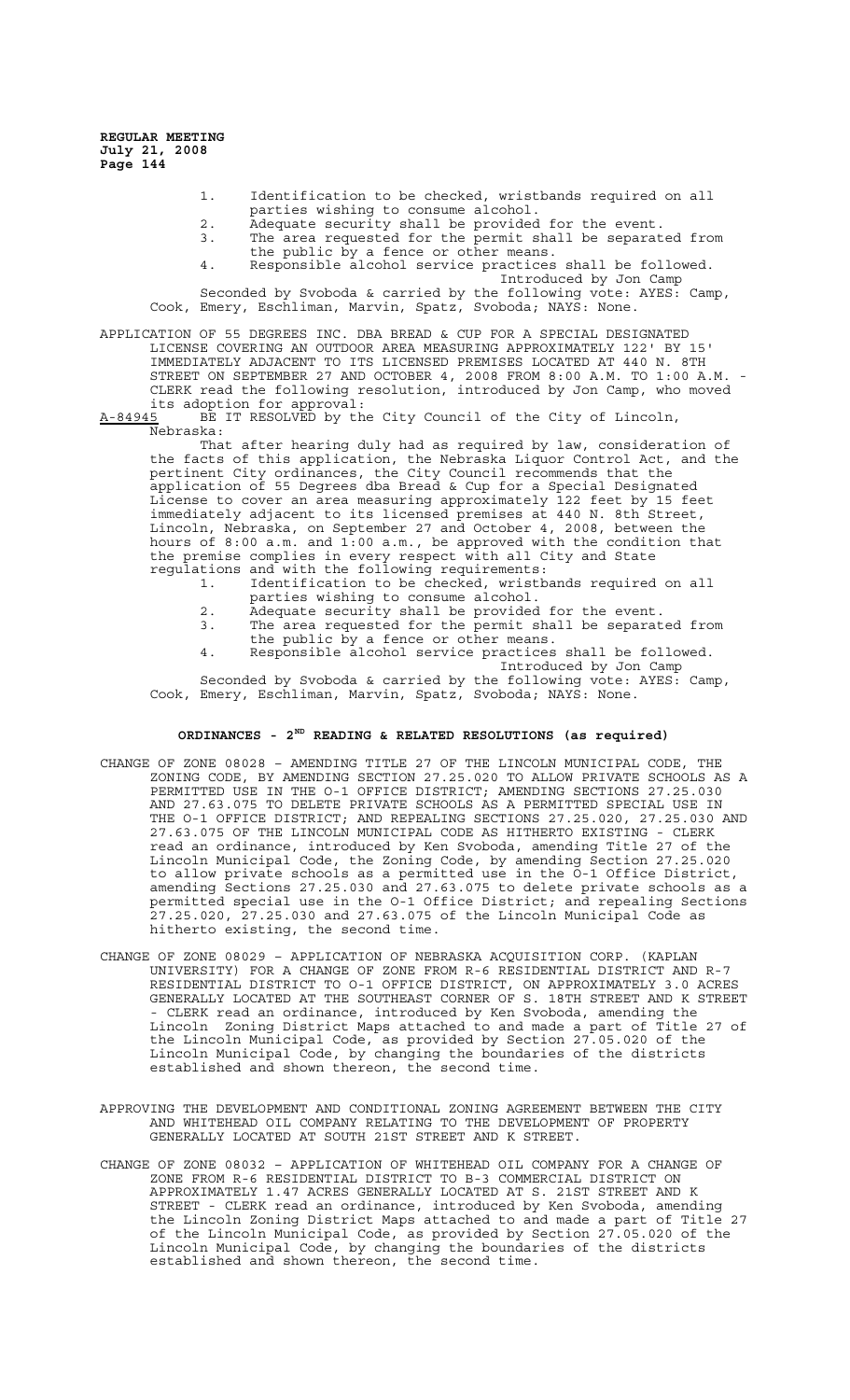- CHANGE OF ZONE 08033 APPLICATION OF CHATEAU PROPERTIES, LLC, FOR A CHANGE OF ZONE FROM R-2 AND R-3 RESIDENTIAL DISTRICTS TO R-4 AND R-5 RESIDENTIAL DISTRICTS; FROM R-3 RESIDENTIAL TO R-2 RESIDENTIAL DISTRICT; AND FROM R-5 RESIDENTIAL DISTRICT TO R-4 RESIDENTIAL DISTRICT, ON APPROXIMATELY 81.24 ACRES GENERALLY LOCATED AT NORTH 56TH STREET AND HOLDREGE STREET TO NORTH COTNER BLVD. AND VINE STREET - CLERK read an ordinance, introduced by Ken Svoboda, amending the Lincoln Zoning District Maps attached to and made a part of Title 27 of the Lincoln Municipal Code, as provided by Section 27.05.020 of the Lincoln Municipal Code, by changing the boundaries of the districts established and shown thereon, the second time.
- SPECIAL PERMIT 1174G APPLICATION OF CHATEAU DEVELOPMENT, LLC, TO EXPAND THE CHATEAU LE FLEUR/CHARLESTON COURT COMMUNITY UNIT PLAN TO ADD 144 MULTIPLE-FAMILY DWELLING UNITS, ON PROPERTY GENERALLY LOCATED AT NORTH 56TH STREET AND HOLDREGE STREET TO COTNER BLVD. AND VINE STREET.
- CHANGE OF ZONE 08034 AMENDING SECTION 27.69.020 69.020 OF THE LINCOLN MUNICIPAL CODE RELATING TO SIGN CODE DEFINITIONS BY AMENDING THE DEFINITION OF POLE SIGN TO DELETE THE REQUIREMENT THAT THE BOTTOM EDGE OF THE SIGN FACE IS TEN FEET OR MORE ABOVE GRADE AND TO DELETE THE REFERENCE THAT A PYLON SIGN IS A POLE SIGN; AND REPEALING SECTION 27.69.020 OF THE LINCOLN MUNICIPAL CODE AS HITHERTO EXISTING - CLERK read an ordinance, introduced by Ken Svoboda, amending Section 27.69.020 of the Lincoln Municipal Code relating to Sign Code Definitions by amending the definition of pole sign to delete the requirement that a pole sign be mounted on a pole or other support so that the bottom edge of the sign face is ten feet or more above grade and to delete the reference that a pylon sign is a pole sign; and repealing Section 27.69.020 of the Lincoln Municipal Code as hitherto existing, the second time.
- APPROVING THE LEASE AGREEMENT BETWEEN THE CITY AND ERIN ALM OF WAHOO, NEBRASKA, FOR THE LEASE OF OFFICE SPACE BY THE LINCOLN AREA AGENCY ON AGING FOR ITS LINCOLN INFORMATION FOR THE ELDERLY (LIFE) PROGRAM AT 1325 N. CHESTNUT ST., WAHOO, NE 68066 FOR A TERM OF JULY 1, 2008 THROUGH JUNE 30, 2009 - CLERK read an ordinance, introduced by Ken Svoboda, accepting and approving a Lease Agreement between the City of Lincoln and Erin Alm of Wahoo for the lease of office space by the Lincoln Area Agency on<br>Aging for its Lincoln Information For the Elderly (LIFE) Program for its Lincoln Information For the Elderly (LIFE) Program located at 1325 Chestnut Street, Wahoo, NE 68066, for a term of July 1, 2008 through June 30, 2009, the second time.
- APPROVING A MEMORANDUM OF UNDERSTANDING BETWEEN THE CITY AND THE LANCASTER COUNTY AGRICULTURAL SOCIETY RELATING TO THE ANNEXATION OF APPROXIMATELY 160 ACRES OF PROPERTY GENERALLY LOCATED AT NORTH 84TH STREET AND HAVELOCK AVE. - PRIOR TO READING:
- EMERY Moved to continue Public Hearing on Bill No. 08R-160 to 8/18/08 with Action on 8/25/08.

Seconded by Cook & carried by the following vote: AYES: Camp, Cook, Emery, Eschliman, Marvin, Spatz, Svoboda; NAYS: None.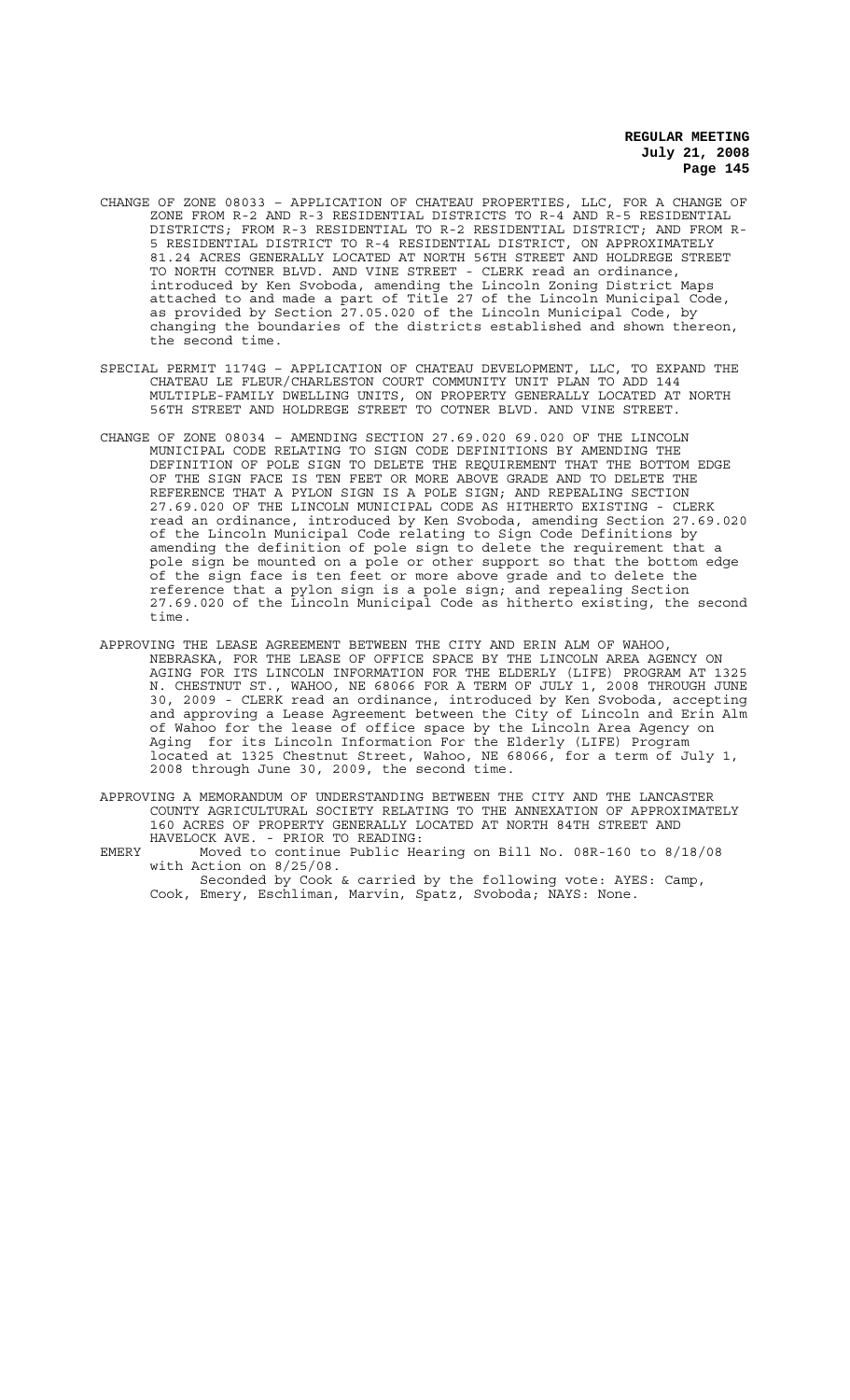- COMP. PLAN AMENDMENT 08014 AMENDING THE 2030 LINCOLN/LANCASTER COUNTY COMPREHENSIVE PLAN TO DESIGNATE LAND LOCATED AT THE SOUTHEAST CORNER OF NORTH 84TH STREET AND HAVELOCK AVE. AS COMMERCIAL IN THE LAND USE PLAN - PRIOR TO READING:
- EMERY Moved to continue Public Hearing on Bill No. 08R-161 to 8/18/08 with Action on 8/25/08. Seconded by Cook & carried by the following vote: AYES: Camp,

Cook, Emery, Eschliman, Marvin, Spatz, Svoboda; NAYS: None.

ANNEXATION 08004 – APPLICATION OF LANCASTER COUNTY AGRICULTURAL SOCIETY, INC. TO AMEND THE LINCOLN CORPORATE LIMITS MAP BY ANNEXING APPROXIMATELY 29.07 ACRES OF PROPERTY GENERALLY LOCATED AT NORTH 84TH STREET AND HAVELOCK AVE. - PRIOR TO READING:

EMERY Moved to continue Public Hearing on Bill No. 08-89 to 8/18/08 with Action on 8/25/08.

Seconded by Cook & carried by the following vote: AYES: Camp, Cook, Emery, Eschliman, Marvin, Spatz, Svoboda; NAYS: None.

- CLERK Read an ordinance, introduced by Ken Svoboda, annexing and including the below described land as part of the City of Lincoln, Nebraska and amending the Corporate Limits Map attached to and made a part of Ordinance No. 18208, to reflect the extension of the corporate limits boundary of the City of Lincoln, Nebraska established and shown thereon, the second time.
- CHANGE OF ZONE 08025 APPLICATION OF LANCASTER COUNTY AGRICULTURAL SOCIETY, INC. FOR A CHANGE OF ZONE FROM AG AGRICULTURAL DISTRICT TO H-4 GENERAL COMMERCIAL DISTRICT ON PROPERTY GENERALLY LOCATED AT THE SOUTHEAST CORNER OF NORTH 84TH STREET AND HAVELOCK AVE. - PRIOR TO READING:
- EMERY Moved to continue Public Hearing on Bill No. 08-90 to 8/18/08 with Action on 8/25/08. Seconded by Cook & carried by the following vote: AYES: Camp,
- Cook, Emery, Eschliman, Marvin, Spatz, Svoboda; NAYS: None. CLERK Read an ordinance, introduced by Ken Svoboda, amending the Lincoln Zoning District Maps attached to and made a part of Title 27 of the Lincoln Municipal Code, as provided by Section 27.05.020 of the Lincoln Municipal Code, by changing the boundaries of the districts established and shown thereon, the second time.

#### **PUBLIC HEARING RESOLUTIONS - NONE**

# **ORDINANCE - 1ST READING & RELATED RESOLUTIONS (AS REQUIRED)**

AMENDING CHAPTER 14.54 OF THE LINCOLN MUNICIPAL CODE RELATING TO OCCUPANCY ABOVE OR BELOW PUBLIC PROPERTY TO PERMIT FENCES AND RETAINING WALLS ON CITY PROPERTY UNDER THE TERMS AND CONDITIONS SET FORTH IN SAID CHAPTER BY AMENDING SECTION 14.54.010 TO ADD DEFINITIONS FOR FENCE AND RETAINING WALL AND TO AMEND THE DEFINITION OF OWNER; AMENDING SECTION 14.54.020 TO REMOVE THE REQUIREMENT THAT CITY COUNCIL APPROVE PERMITS; AMENDING SECTION 14.54.030 TO PROVIDE THE PROCEDURE FOR APPLYING FOR FENCE AND RETAINING WALL PERMITS, TO ALLOW PUBLIC WORKS TO SET AN APPLICATION FEE FOR USES OF PUBLIC SPACE OTHER THAN FENCES OR RETAINING WALLS, AND TO PROVIDE FOR AN APPEAL TO CITY COUNCIL FOR DENIED APPLICATIONS; ADDING A NEW SECTION NUMBERED 14.54.035 TO PROVIDE STANDARDS AND CONDITIONS FOR FENCES AND RETAINING WALLS; AMENDING SECTION 14.54.040 TO EXCLUDE FENCES AND RETAINING WALLS FROM THE INSURANCE AND BOND REQUIREMENTS; AMENDING SECTION 14.54.070 TO AMEND THE PERMIT REVOCATION PROCESS AND TO PROVIDE FOR AN APPEAL TO CITY COUNCIL FOR REVOKED PERMITS; AMENDING SECTION 14.54.080 TO INCLUDE FENCES AND RETAINING WALLS IN THE APPLICATION OF THIS CHAPTER; AMENDING SECTION 14.54.090 TO AMEND THE FEE FOR USE OF PUBLIC SPACE; AND REPEALING SECTIONS 14.54.010, 14.54.020, 14.54.030, 14.54.040, 14.54.070, 14.54.080, AND 14.54.090 OF THE LINCOLN MUNICIPAL CODE AS HITHERTO EXISTING - CLERK read an ordinance, introduced by Jonathan Cook, amending Chapter 14.54 of the Lincoln Municipal Code relating to Occupancy Above or Below Public Property to permit fences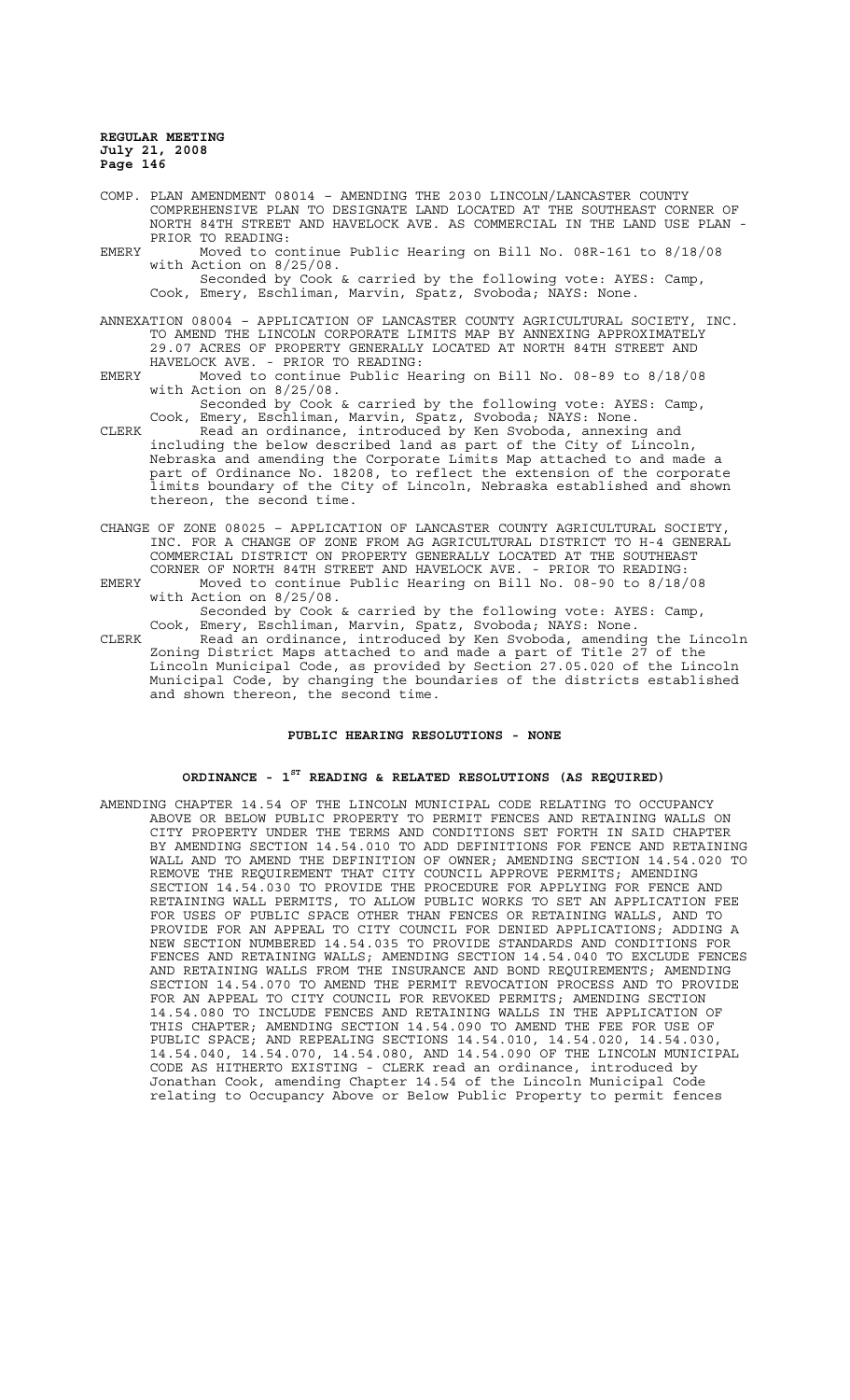and retaining walls on City property under the terms and conditions set forth in said chapter by amending Section 14.54.010 to add definitions for fence and retaining wall and to amend the definition of owner; amending Section 14.54.020 to remove the requirement that City Council approve permits; amending Section 14.54.030 to provide the procedure for applying for fence and retaining wall permits, to allow Public Works to set an application fee for uses of public space other than fences or retaining walls, and to provide for an appeal to City Council for denied applications; adding a new section numbered 14.54.035 to provide standards and conditions for fences and retaining walls; amending Section 14.54.040 to exclude fences and retaining walls from the insurance and bond requirements; amending Section 14.54.070 to amend the permit revocation process and to provide for an appeal to City Council for revoked permits; amending Section 14.54.080 to include fences and retaining walls in the application of this chapter; amending Section 14.54.090 to amend the fee for use of public space; and repealing Sections 14.54.010, 14.54.020, 14.54.030, 14.54.040, 14.54.070, 14.54.080, and 14.54.090 of the Lincoln Municipal Code as hitherto existing, the first time.

- AMENDING CHAPTER 26.33 OF THE LINCOLN MUNICIPAL CODE RELATING TO FEES BY AMENDING SECTION 26.33.010 TO PROVIDE THAT ANY PERSON SUBMITTING AN APPLICATION UNDER TITLE 26 OF THE LINCOLN MUNICIPAL CODE SHALL PAY AN APPROPRIATE FEE THEREFOR AS ESTABLISHED BY RESOLUTION OF THE CITY COUNCIL; REPEALING SECTIONS. 26.33.020, 26.33.030, 26.33.050, 26.33.060, 26.33.070, 26.33.080, 26.33.090, 26.33.100, 26.33.110, 26.33.120, AND 26.33.130 WHICH SET SAID FEES BY ORDINANCE OF THE CITY COUNCIL; AND REPEALING SECTION 26.33.010 OF THE LINCOLN MUNICIPAL CODE AS HITHERTO EXISTING. (RELATED ITEMS: 08-91, 08-92, 08-93, 08R-168) - CLERK read an ordinance, introduced by Jonathan Cook, amending Chapter 26.33 of the Lincoln Municipal Code relating to fees by amending Section 26.33.010 to provide that any person submitting an application under Title 26 of the Lincoln Municipal Code shall pay an appropriate fee therefor as established by resolution of the City Council; repealing Sections. 26.33.020, 26.33.030, 26.33.050, 26.33.060, 26.33.070, 26.33.080, 26.33.090, 26.33.100, 26.33.110, 26.33.120, and 26.33.130 which set said fees by ordinance of the City Council; and repealing Section 26.33.010 of the Lincoln Municipal Code as hitherto existing, the first time.
- CHANGE OF ZONE 08035 AMENDING CHAPTER 27.80 OF THE LINCOLN MUNICIPAL CODE RELATING TO FEES BY AMENDING SECTION 27.80.010 TO REQUIRE ANY PERSON SUBMITTING AN APPLICATION UNDER TITLE 27 OF THE LINCOLN MUNICIPAL CODE TO PAY AN APPROPRIATE FEE THEREFOR AS ESTABLISHED BY RESOLUTION OF THE CITY COUNCIL; REPEALING SECTIONS 27.80.020, 27.80.025, 27.80 030, 27.80.040, 27.80.060, 27.80.070, 27.80.080, 27.80.090, 27.80.100, 27.80.105, 27.80.110, 27.80.125, 27.80.130, AND 27.80.140, WHICH SET SAID FEES BY ORDINANCE OF THE CITY COUNCIL; AND REPEALING SECTION 27.80.010 OF THE LINCOLN MUNICIPAL CODE AS HITHERTO EXISTING. (RELATED ITEMS: 08-91, 08-92, 08-93, 08R-168) - CLERK read an ordinance, introduced by Jonathan Cook, amending Chapter 27.80 of the Lincoln Municipal Code relating to fees by amending Section 27.80.010 to require any person submitting an application under Title 27 of the Lincoln Municipal Code to pay an appropriate fee therefor as established by resolution of the City Council; repealing Sections 27.80.020, 27.80.025, 27.80 030, 27.80.040, 27.80.060, 27.80.070, 27.80.080, 27.80.090, 27.80.100, 27.80.105, 27.80.110, 27.80.125, 27.80.130, and 27.80.140, which set said fees by ordinance of the City Council; and repealing Section 27.80.010 of the Lincoln Municipal Code as hitherto existing, the first time.
- AMENDING SECTION 14.20.020 OF THE LINCOLN MUNICIPAL CODE RELATING TO VACATION OF PUBLIC WAYS TO PROVIDE THAT THE APPLICATION FEE SHALL BE IN THE AMOUNT ESTABLISHED BY RESOLUTION OF THE CITY COUNCIL; AND REPEALING SECTION 14.20.020 OF THE LINCOLN MUNICIPAL CODE AS HITHERTO EXISTING. (RELATED ITEMS: 08-91, 08-92, 08-93, 08R-168) - CLERK read an ordinance, introduced by Jonathan Cook, amending Section 14.20.020 of the Lincoln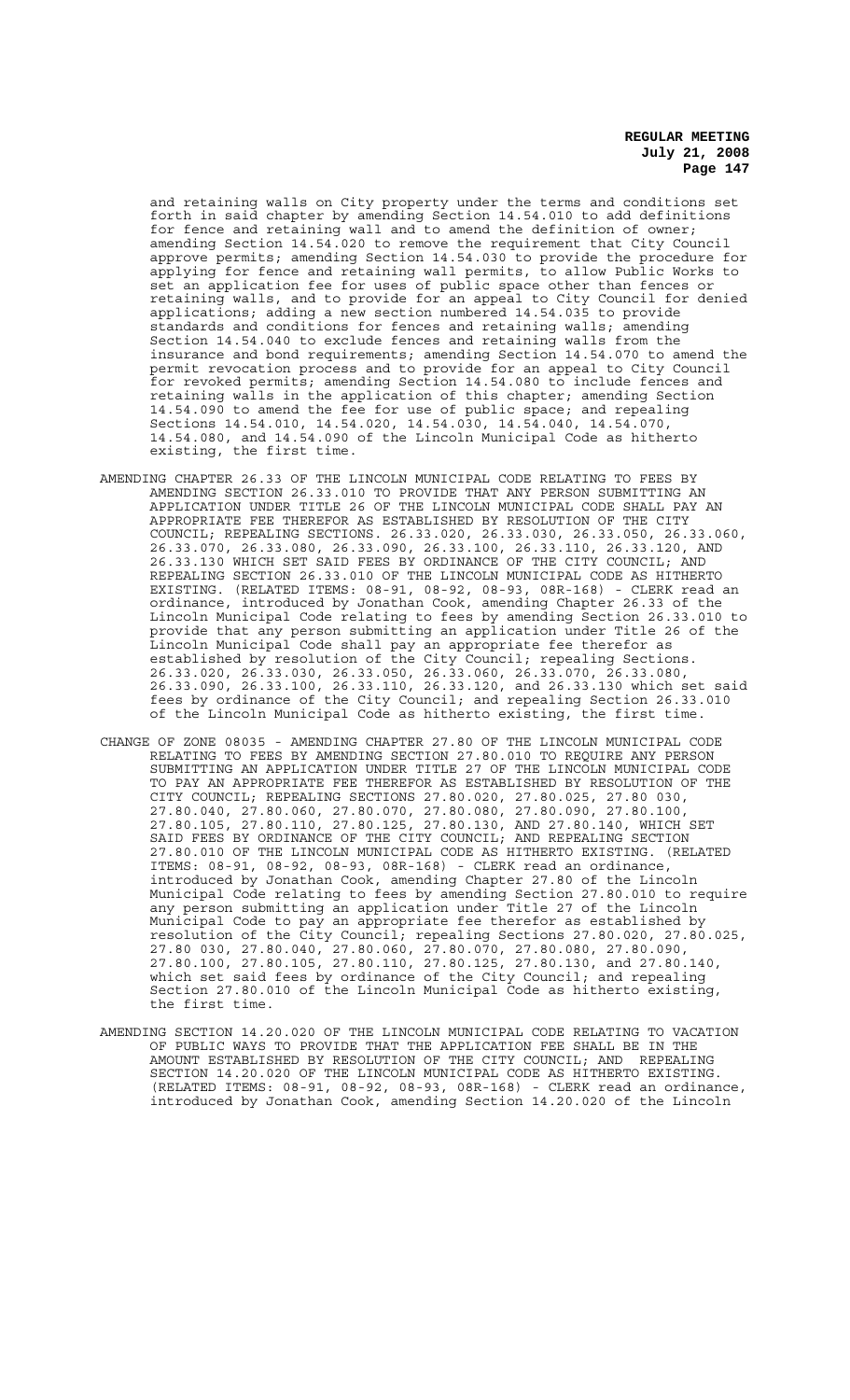> Municipal Code relating to vacation of public ways to provide that the application fee shall be in the amount established by resolution of the City Council; and repealing Section 14.20.020 of the Lincoln Municipal Code as hitherto existing, the first time.

- ADOPTING THE FEE SCHEDULE FOR APPLICATION REVIEWS UNDER CHAPTER 14.20, TITLE 26, AND TITLE 27 OF THE LINCOLN MUNICIPAL CODE AND AMENDMENTS TO THE LINCOLN-LANCASTER COUNTY COMPREHENSIVE PLAN. (RELATED ITEMS: 08-91, 08- 92, 08-93, 08R-168) (ACTION DATE: 8/4/08)
- VACATION 08001 VACATING THE NORTH/SOUTH ALLEY IN THE BLOCK BETWEEN FREMONT STREET AND HARTLEY STREET AND TOUZALIN AVENUE AND N. 60TH STREET AS REQUESTED BY THE EVANGELICAL UNITED LUTHERAN CHURCH. (RELATED ITEMS: 08- 94, 08R-169) - CLERK read an ordinance, introduced by Jonathan Cook, vacating the north-south alley between Touzalin Avenue and North 60<sup>th</sup> Street from Fremont Street to Hartley Street, and retaining title thereto in the City of Lincoln, Lancaster County, Nebraska, the first time.
- SPECIAL PERMIT 08022 APPLICATION OF UNITED LUTHERAN CHURCH TO EXPAND A CHURCH PARKING LOT, WITH A REQUEST TO MODIFY THE PARKING REQUIREMENTS TO ALLOW PARKING IN THE FRONT YARD SETBACK OF HARTLEY STREET, TOUZALIN AVENUE AND N. 60TH STREET. (RELATED ITEMS: 08-94, 08R-169) (ACTION DATE: 8/4/08)

# **ORDINANCES - 3RD READING & RELATED RESOLUTIONS (as required)**

APPROVING A LEASE AGREEMENT BETWEEN THE CITY AND FIRST UNITED METHODIST CHURCH/WAVERLY, FOR THE LEASE OF SPACE BY THE LINCOLN AREA AGENCY ON AGING FOR ITS ACTIVAGE CENTER PROGRAM AT 14410 FOLKESTONE STREET, WAVERLY, NEBRASKA FOR A ONE-YEAR TERM FROM SEPTEMBER 1, 2008 THROUGH UGUST 31, 2009 - CLERK read an ordinance, introduced by John Spatz, accepting and approving a Lease Agreement between the City of Lincoln and First United Methodist Church of Waverly for the lease of space by the Lincoln Area Agency on Aging for its ActivAge Center Program at 14410 Folkstone Street, Waverly, NE 68462, for a term commencing on September 1, 2008 and terminating on August 31, 2009, the third time. SPATZ Moved to pass the ordinance as read.

Seconded by Svoboda & carried by the following vote: AYES: Camp, Cook, Emery, Eschliman, Marvin, Spatz, Svoboda; NAYS: None. The ordinance, being numbered **#19104**, is recorded in Ordinance Book #26, Page

APPROVING A LEASE AGREEMENT BETWEEN THE CITY AND THE ASIAN COMMUNITY & CULTURAL CENTER, FOR THE LEASE OF SPACE BY THE LINCOLN AREA AGENCY ON AGING FOR ITS ACTIVAGE CENTER PROGRAM AT 2615 O STREET, LINCOLN, NEBRASKA FOR A ONE-YEAR TERM FROM SEPTEMBER 1, 2008 THROUGH AUGUST 31, 2009 - CLERK read an ordinance, introduced by John Spatz, accepting and approving a Lease Agreement between the City of Lincoln and the Asian Community & Cultural Center for the lease of space by the Lincoln Area Agency on Aging for its ActivAge Center Program at 2615 O Street, Lincoln, NE 68510, for a term commencing on September 1, 2008 and terminating on August 31, 2009, the third time.

SPATZ Moved to pass the ordinance as read.

Seconded by Svoboda & carried by the following vote: AYES: Camp, Cook, Emery, Eschliman, Marvin, Spatz, Svoboda; NAYS: None. The ordinance, being numbered **#19105**, is recorded in Ordinance Book #26, Page

STREET NAME CHANGE 08001 - RENAMING MONTELLO ROAD AND SOUTH 91ST STREET FROM<br>84TH STREET TO THE EXISTING FIRETHORN LANE AS "FIRETHORN LANE" - PRIOR 84TH STREET TO THE EXISTING FIRETHORN LANE AS "FIRETHORN LANE"

to reading:<br>MARVIN Moved Moved to amend Bill No. 08-80 in the following manner: 1. On page 1, line 11, delete "Firethorn Investments" and insert in lieu thereof Firethorn Utility Service Company.

2. On page 1, line 14, delete "Firethorn Investments" and insert in lieu thereof Firethorn Utility Service Company.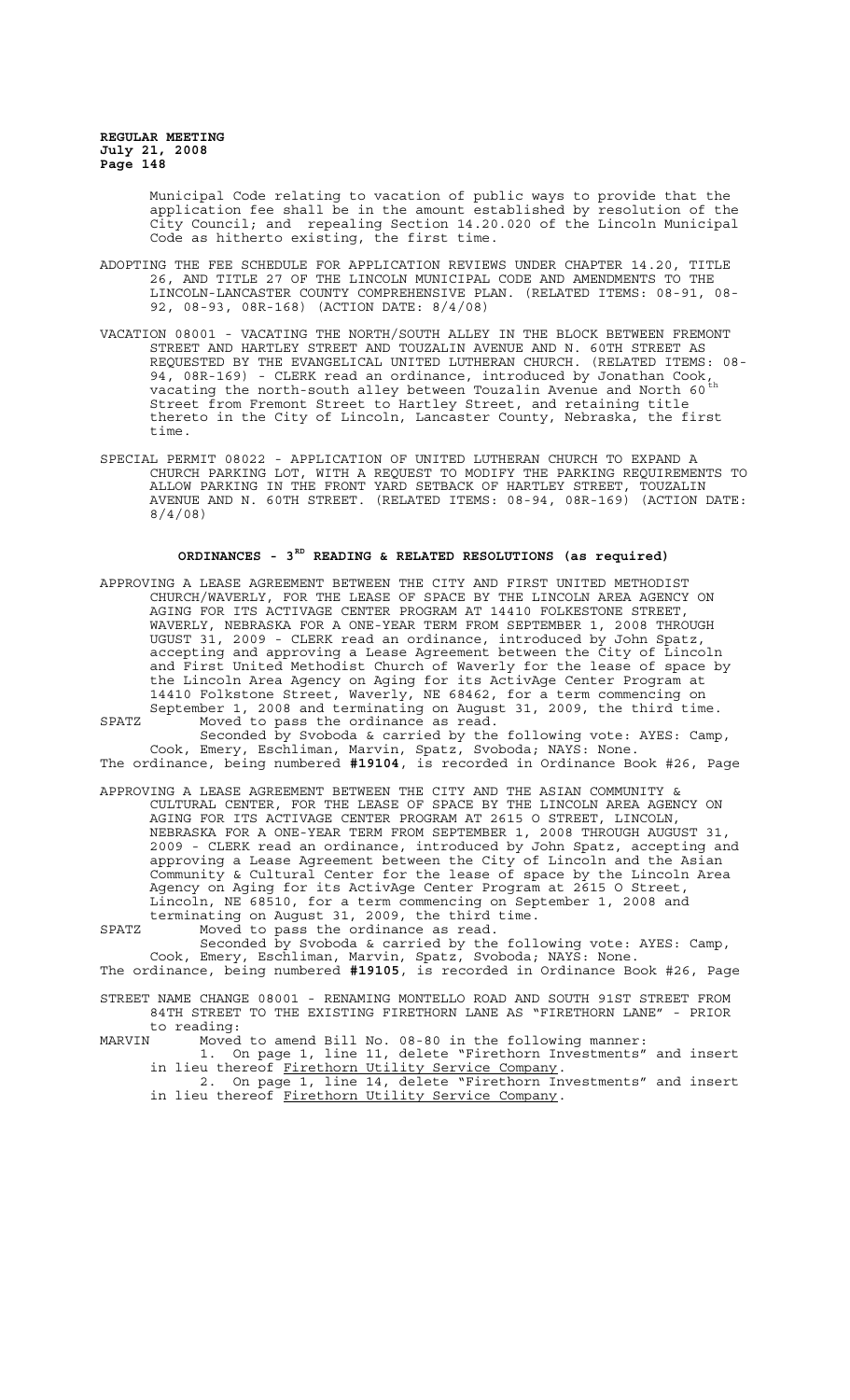Seconded by Cook & carried by the following vote: AYES: Camp, Cook, Emery, Eschliman, Marvin, Spatz, Svoboda; NAYS: None. CLERK Read an ordinance, introduced by John Spatz, changing the name of portions of "Montello Road" and "South 91<sup>st</sup> Street" to "Firethorn Lane", as recommended by the Street Name Committee, the third time. SPATZ Moved to pass the amended ordinance as read. Seconded by Svoboda & carried by the following vote: AYES: Camp, Cook, Emery, Eschliman, Marvin, Spatz, Svoboda; NAYS: None.

The ordinance, being numbered **#19106**, is recorded in Ordinance Book #26, Page

CHANGE OF ZONE 08024 - APPLICATION OF RYAN OMEL FOR A CHANGE OF ZONE FROM P PUBLIC USE DISTRICT TO AG AGRICULTURAL DISTRICT ON APPROXIMATELY 2.7 ACRES GENERALLY LOCATED AT S.W. 9TH STREET AND W. ROKEBY ROAD - CLERK read an ordinance, introduced by John Spatz, amending the Lincoln Zoning District Maps attached to and made a part of Title 27 of the Lincoln Municipal Code, as provided by Section 27.05.020 of the Lincoln Municipal Code, by changing the boundaries of the districts established and shown thereon, the third time.

SPATZ Moved to pass the ordinance as read.

Seconded by Svoboda & carried by the following vote: AYES: Camp, Cook, Emery, Eschliman, Marvin, Spatz, Svoboda; NAYS: None. The ordinance, being numbered **#19107**, is recorded in Ordinance Book #26, Page

APPROVING A SUBLEASE AGREEMENT BETWEEN THE CITY AND EXPERIENCE WORKS FOR EXPERIENCE WORKS' USE IN JOB TRAINING AND EMPLOYMENT SERVICES UNDER THE WORKFORCE INVESTMENT ACT FOR A TERM OF ONE YEAR FROM JULY 1, 2008 TO JUNE 30, 2009 - CLERK read an ordinance, introduced by John Spatz, accepting and approving a Sublease Agreement between the City of Lincoln, Nebraska and Experience Works for a lease of space at 1010 N Street, Lincoln, Lancaster County, Nebraska for a term of July 1, 2008 through June 30, 2009 whereby the City of Lincoln is subleasing space to Experience Works, at the One Stop Career Center for providing job training and employment services under the Workforce Investment Act, the third time.

SPATZ Moved to pass the ordinance as read. Seconded by Svoboda & carried by the following vote: AYES: Camp, Cook, Emery, Eschliman, Marvin, Spatz, Svoboda; NAYS: None.

The ordinance, being numbered **#19108**, is recorded in Ordinance Book #26, Page

#### **REGISTERED TO SPEAK SESSION - NONE**

#### **OPEN MICROPHONE SESSION - NONE**

#### **MISCELLANEOUS BUSINESS**

#### **PENDING -**

CAMP Moved to extend the Pending List to July 28, 2008. Seconded by Svoboda & carried by the following vote: AYES: Camp, Cook, Emery, Eschliman, Marvin, Spatz, Svoboda; NAYS: None.

#### **UPCOMING RESOLUTIONS -**

CAMP Moved to approve the resolutions to have Public Hearing on July 28, 2008.

Seconded by Svoboda & carried by the following vote: AYES: Camp, Cook, Emery, Eschliman, Marvin, Spatz, Svoboda; NAYS: None.